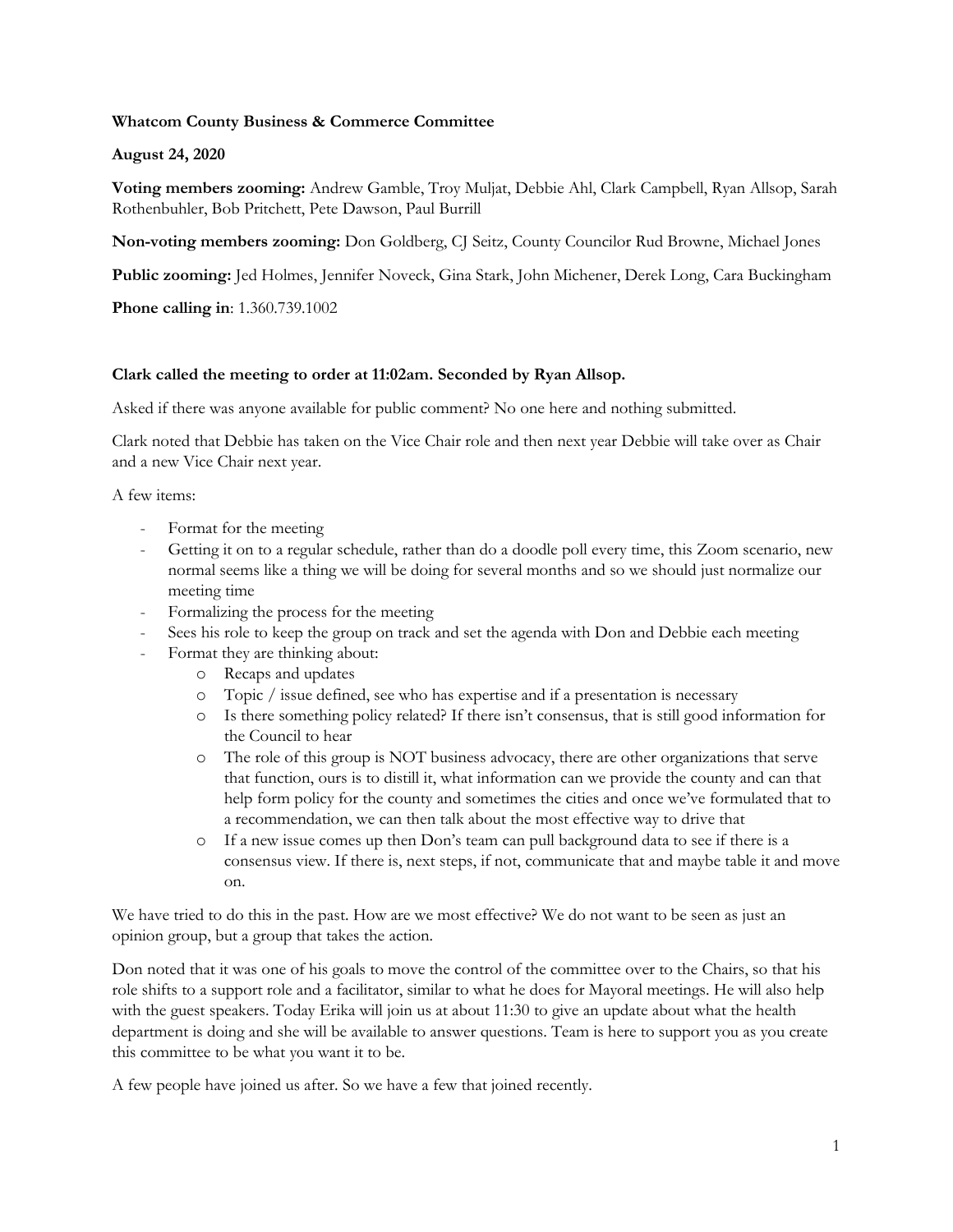Clark asked if there were any comments from the public today? No replies.

# **Rules and bylaws**

Motion to strike the second sentence regarding the committee proxies, seconded by Debbie.

All in favor?

Opposed?

Jennifer explained the second line was struck, so Andrew said he is not opposed and so the proposed amendments have been approved unanimously.

Rud noted that the Council usually has to approve replacements, particularly as this committee is application based and based on approval of the committee. There are some structural pieces related to the law.

Jennifer noted that she will send out an email with a request a proxy contact information.

This will also help us always have a quorum.

Any further comment?

Meeting minutes for July?

Motion to approve meeting minutes from last month. So moved by Troy. Meeting minutes approved.

### **Schedule for this meeting**

We have been scheduling via Doodle. Does the 11-1pm time period work for the group? Then what day of the week would be ideal?

On the POB side, the time works for us.

Clark opened it to the rest of the group  $-3<sup>rd</sup>$  Monday of each month from 11-12:30pm.

Sarah asked if it could be move into the work.

Clark said what about Wednesday.

Motion to move meetings to 3rd Mondays 11-1230pm. Voted 7 yes, 1 no/no vote.

## **Prior to COVID we discussed shifting this group from Council to Executive.**

Don noted that he believes we decided to not move this forward and the group agreed. Unless there is other feedback from the group on scheduling, process, rules, that seems settled. Any feedback?

While waiting for Erika to come, maybe we can get an update from Don and Rud on Unified Command?

Don said Erika will be 2 minutes. WUC is still run by Scott from the POB. At one point there were over 100 people working at WUC< now it is much smaller, more like 20. We still participate on the Border and Economic Impact sub-cmmittees. The county decided to not have a fixed site, but a site that is affiliated with schools and specific locations in the county. There are a lot of border issues going on. We are right at the top of that issue because of Point Roberts. All the border communities are hurting economically, we are almost 12% down on sales taxes. We have 1500 residents in PR that are landlocked. The port is starting tomorrow a temp ferry service on Tuesdays, allowing up to 40 residents to come to Blaine and then a bus will be waiting to get them to Bellingham's bus terminal The port is paying for it and we are hoping it will be temporary and something better that is land-based will reopen.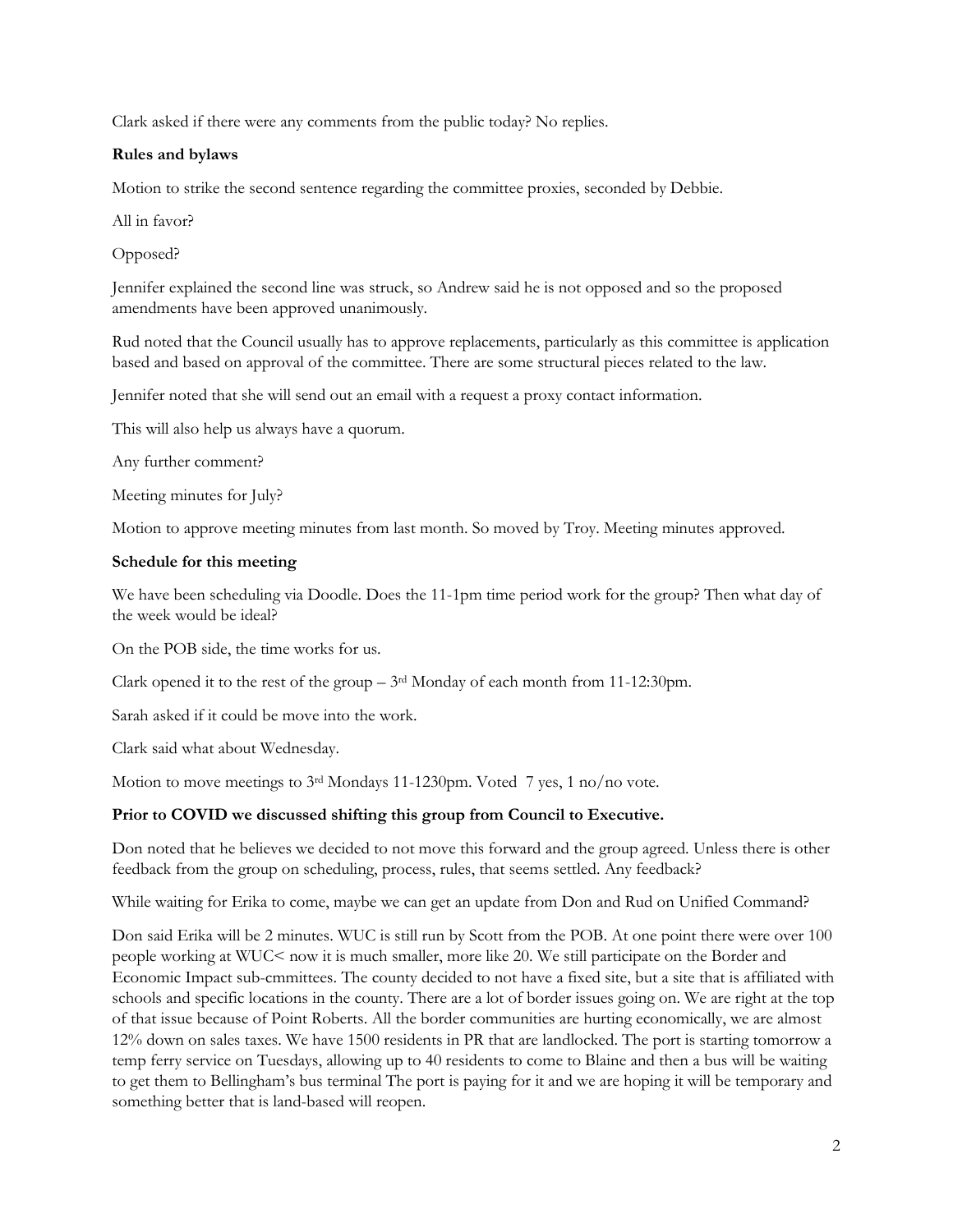Rud noted that Unified Command is not that unified because most of the agencies have disengaged because of where we are in the stage of the emergency.

Don said we are also working with them on FEMA money, CARES Act funding, all of those things we are trying to get reimbursed for. I think that the organization is smaller, its expensive, as Rud mentioned, we need to be prepared if our numbers continue to go up (isolation facilities, etc.). That's basically it.

Don said he'd like to introduce CJ. She is our newest member, she represents WWU and is the director of the SBDC. Just wanted to welcome her again.

Don introduced Erika. She is our WHD Director. I really want to thank her for attending, Don asked for her to give a brief update on what they are doing and be available to answer your answer your questions.

Erika provided updates.

A few things they are working on and will try to focus on business aspects. The HD is responsible for continuing services. The first step is exposure, so trying to limit exposure by communicating messages about large gathertings, working with businesses to limit spread among employees and customers, working with long term care facilities and to protect the most vulnerable, the general public has a sense about what causese the spread. We are not seeing a lot of workplace outbreaks.

Outbreak is a surveillance term. It is not a risk term. Most of the cases are related to people gathering in groups, on the weekends and evenings, not in the business setting. We are dedicating more effort to that.

The next step is testing, we have worked for months with healthcare providers to make tests available. That hasn't been the case. The provider refers them to NW labs and Skagit county, so Skagit is having trouble keeping up with the demand. They piloted a testing facility, it was very successful, they had 1800 people over 4 days, it was very expensive and the Skagit model is also. \$60-70k/week to do that testing model. It is not sustainable or efficient. We have been trialing a secondary testing site and it went live last week. And this week it went live county-wide, don't quote me on this – two days will be at civic field and the other 3 days will be split by school district (morning in Blaine, afternoon in Ferndale, afternoon in Meridian, Mt Baker, Nooksack-Everson, etc). So they are trying to hit all geographic areas, but also change the model to be appointment only, register online. Very easy. The longest waits are about 35 minutes as opposed to 3 hours with drive thru no appointment. More sustainable, cheaper, achieve hopefully the same result. That's the second part of the continuum. A lot of focus on testing, but it is only one piece.

Once they have a positive test, they make contact with the individual and do contact tracing. For the most part, they have good participation. A few do not want to. Mostly people are very open about where they have been and who they may have exposed. Usually within 24 hours they have contacted those people for quarantine and testing. That is the next piece. Getting a test result doesn't help unless you take steps to isolate and stay away from other people. Team that checks in with individuals every single day to make sure that they do not have symptoms, if they do, they get more testing. If symptoms are worse, a nurse triages with them. They have an isolation and quarantine facility with Motel 6 off Samish Way.

We've tried to address it in a variety of ways to contain it. She cannot tell us that everything is working but the case rates have gone down significantly. We are not pre Phase 2 rates but we are getting closer. Erika noted that they've been talking about how to move forward with Phase 3 businesses that are lower risk, especially since people are mostly being exposed outside of work. There's not reason to punish businesses that are diligent to be closed while case rates drop. There is no reason why we cannot have a creative conversation with the state about how to get some of the low risk businesses reopened.

Questions?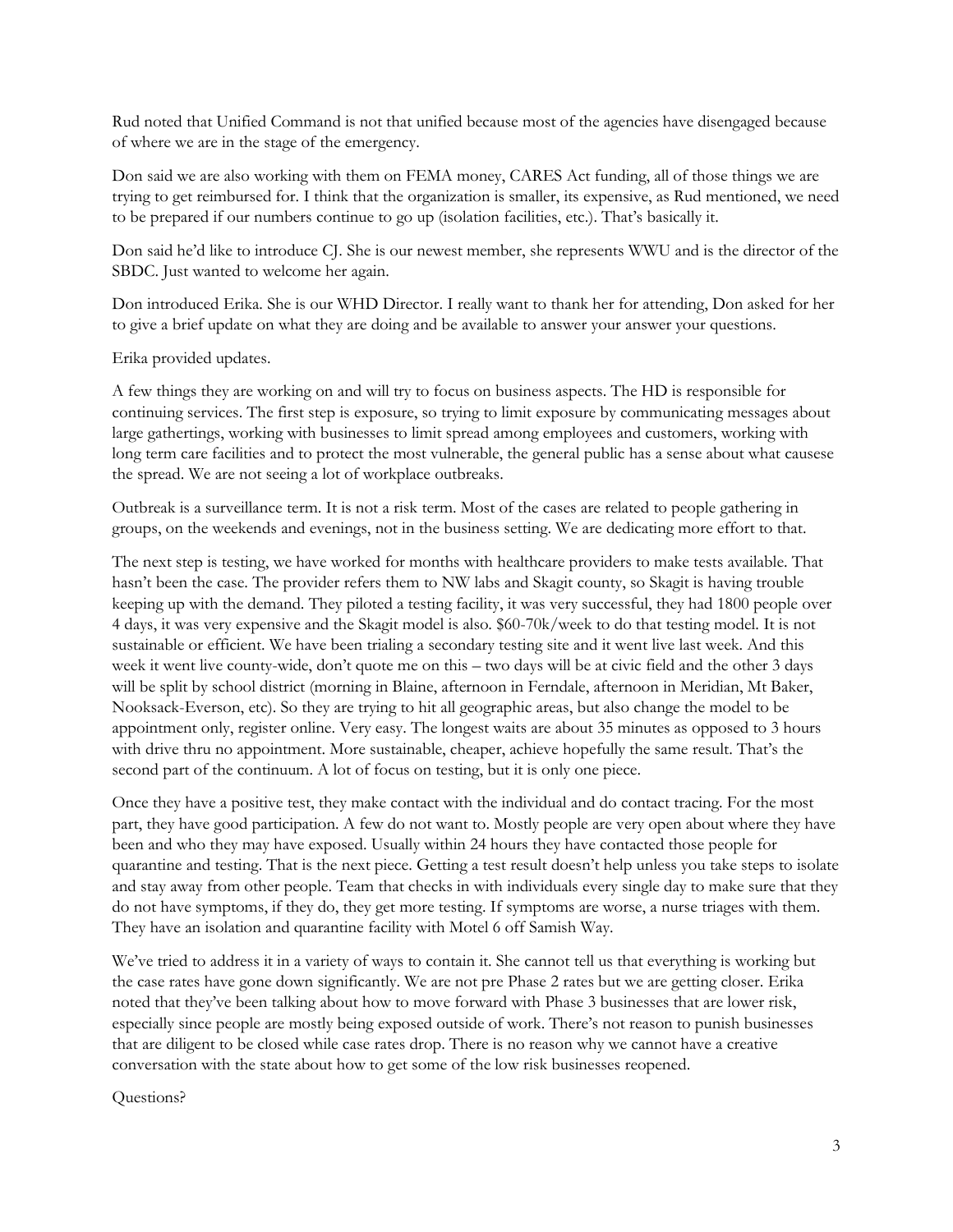Ryan Allsop asked how they can help? Can we write letters? This has been strangely good for their business. But I am very concerned about restaurants and bars. Worried about the vitality of downtown. This is killing our downtown cores. Apartment buildings have to have retail space on the ground floor. There is going to be more vacancy than we've ever seen. It is going to be painful for building owners / landlords. There is going to be a big impact. It is going to take Pete and Troy a long time to lease out those ground floors. We still have an influx of people into Whatcom County. It is mostly people moving out of Seattle. Housing seems like it will be even more of a problem. Even if we just focused on restaurants – how do we make their lives easier and better? If they have to work outside and can't – how are they going to survive?

Erika is happy to follow up with Don about how they can potentially be involved. I think it is important businesses are heard in this process. We are not seeing that the major source of spread is through business settings, with the exception of bars. We need to follow the epidemiology here.

Don agrees with Ryan, we need to rethink our ground floor retail requirements. What about LEED buildings? Do we want fresh air? No HVAC? And Erika has heard me talk about the mental health issues that we will see more and more as this goes on longer and the weather changes, financial losses build. How do we help on physical and financial but how do we help with the mental stress?

Erika noted that their human services staff are really focsed.

Sarah asked about domestic violence and child abuse and are those rates going up?\

Erika said they are working on getting those numbers county wide. We know they are going up. We have had pretty solid use of the isolation and quarantine facility and those are spots from hospital referals, so if they leave the ICU, they go there. There are severe impacts in the long term care facilities.

Clark asked about WWU. WSU started yesterday and had new cases. Even though classes are online, many kids are going to choose to come to Bellingham to do the classes. What has been the outreach between WHD and WWU in terms of restarting?

Erika said that they really appreciate that WWU, WCC, and BTC have worked closely with them. WWU was one of the first to announce to move online. They have discussed contact tracing with students as WWU staff have closer relationships with them. The state department of health is helping them a lot as they have a lot more employees.

Clark: what percent of students will do work online but be on campus?

Don: Chris Roselli said majority of housing is closed, up to 1000 will remain off campus a

Clark: Ya for the off campus, they've signed leases. But that does mean we will see an influx of people in a high risk group.

Ryan: CJ, do you know about WWU numbers?

CJ: I can take a look and get back to you.

Rud: Just an observation, wanted to say how impressed he is with the work Erika and the WHD staff have been doing. We may think life is difficult but we are not doing like 160 hours of work per week. He thought the drive thru testing was very well run. Two issues he would like to point out for business – at the moment we are managing it because we are outside, once the weather changes, it will changes behaviors. The second thing – a lot of people focus on mortality rates. Maybe you can talk about consequences to people who survive?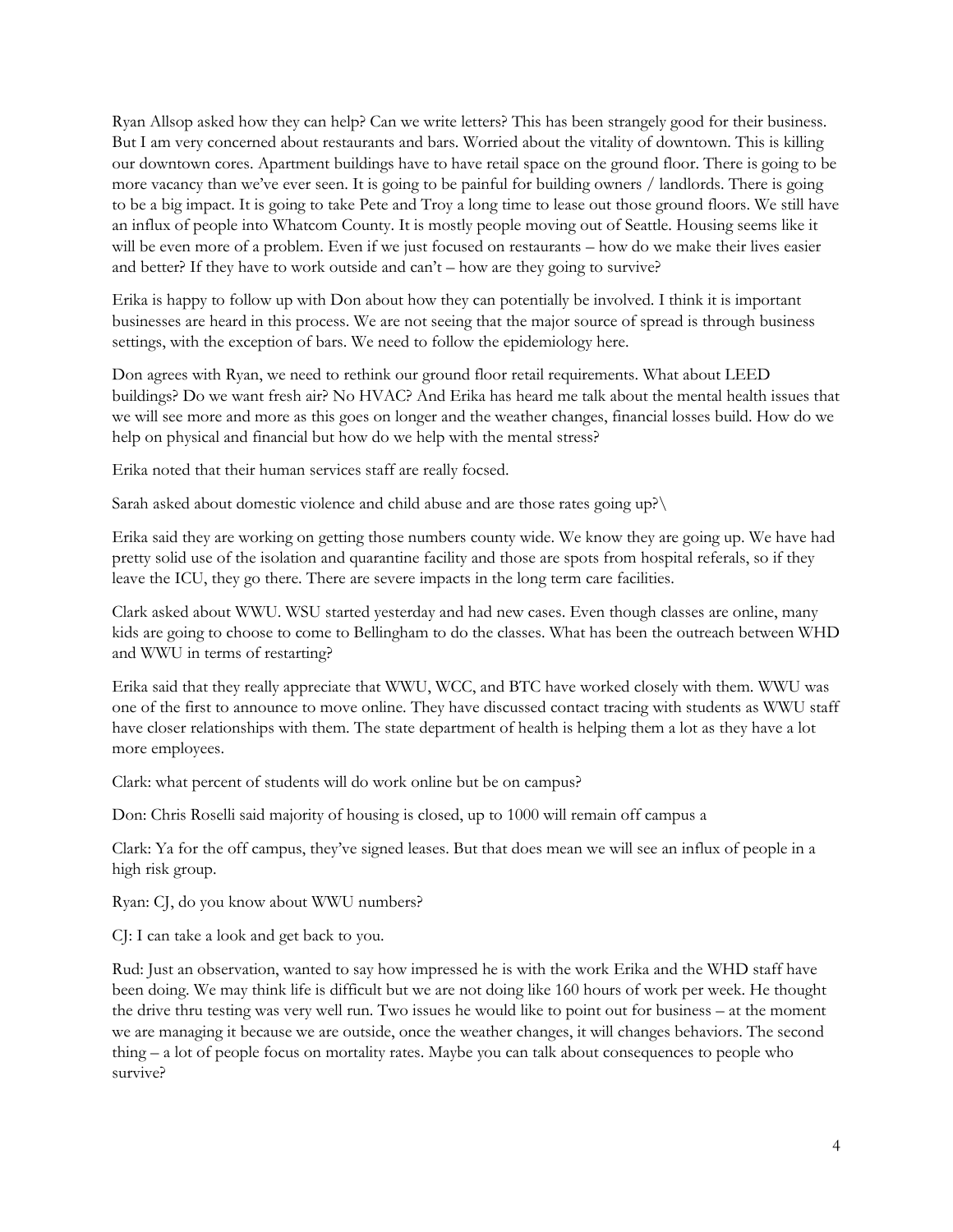Erika: It would be better if a medical doctor were to talk about health impacts. We are seeing really severe impacts to the lungs, other organs, and so recovery may look different for different people. It's really hard to track down the spread because so many people do not have symptoms. But those that do have such an incredible range of symptoms. What concerns her the most is that you do not know the impacts until the person has them. The death rate is mostly people in their 70=90s but it does not reflect the permanent impacts that younger people will have on their health long term.

Michael: If I understand the dashboard correctly, its 50 or more tests per case. It implies you want to test a lot of people so you can have fewer people showing up as sick? Do I understand that? Does that mean if we should try to get more people into testing to "fix that metric"? so we can go to Phase 3?

Erika: Tested per case and percent individuals testing positive are actually the same. But the intent from a public health perspective, is that we have a low concentration of illness in our community. The only metric that is all or nothing is the rate per 100,000. So having tested available is important, but it is more about the concentration of sick people. We need to balance this with resources, we do not want to get to a point where everyone is getting tested weekly. That will not actually contain the virus, just getting negative tests doesn't mean we have it under control.

Michael: I'm about finding a solution. Would it be advantageous for the County if everyone was tested at least once to know how many people are sick?

Erika: Working with NWL on a saliva validation program. It would reduce the number of medical professionals required to test people. It would also help us to do a point prevalence study. We could take a sample of the population and mail order them a kit and they mail it back and then we'd understand what the actual prevalence is in the community. We cannot do it yet, we need the technology.

Clark noted that we did not allot enough time for the conversation. Thanks for the update. The work you are doing and the outcome.

Erika noted that the business response team can work with businesses on compliance practices. They have not had to close any businesses because they have such cooperative relationships. There is a dedicated phone and email and a great team at the WHD, whether you have a case or not.

Ryan noted a friend had a positive test and their experience with WHD was first class.

# **Gina Stark, REP team, Program manager**

Went through a quick presentation update, funding streams that have already passed, currently working on, in the future. Important to note that for all of the funding sources, businesses are required to comply with state and local health guidelines.

Funding streams reviewed:

- 1. Working Washington Small Business Emergency Grant (WWSBEG)
	- a. Early funding stream, WA Commerce dollars
- 2. Whatcom ReStart Small Business Grant & Licensed Childcare Provider Grant
	- a. Collective CARES Act pool County, COB, Small Cities
	- b. Currently in the review process
- 3. Working Washington Small Business Emergency Grant Part II (WWSBEG Part II)
	- a. WA Commerce CARES dollars
- 4. EDA Revolving Loan Fund
	- a. John Michener, who manages the fund, reviewed the details of the original and new COVID-19 program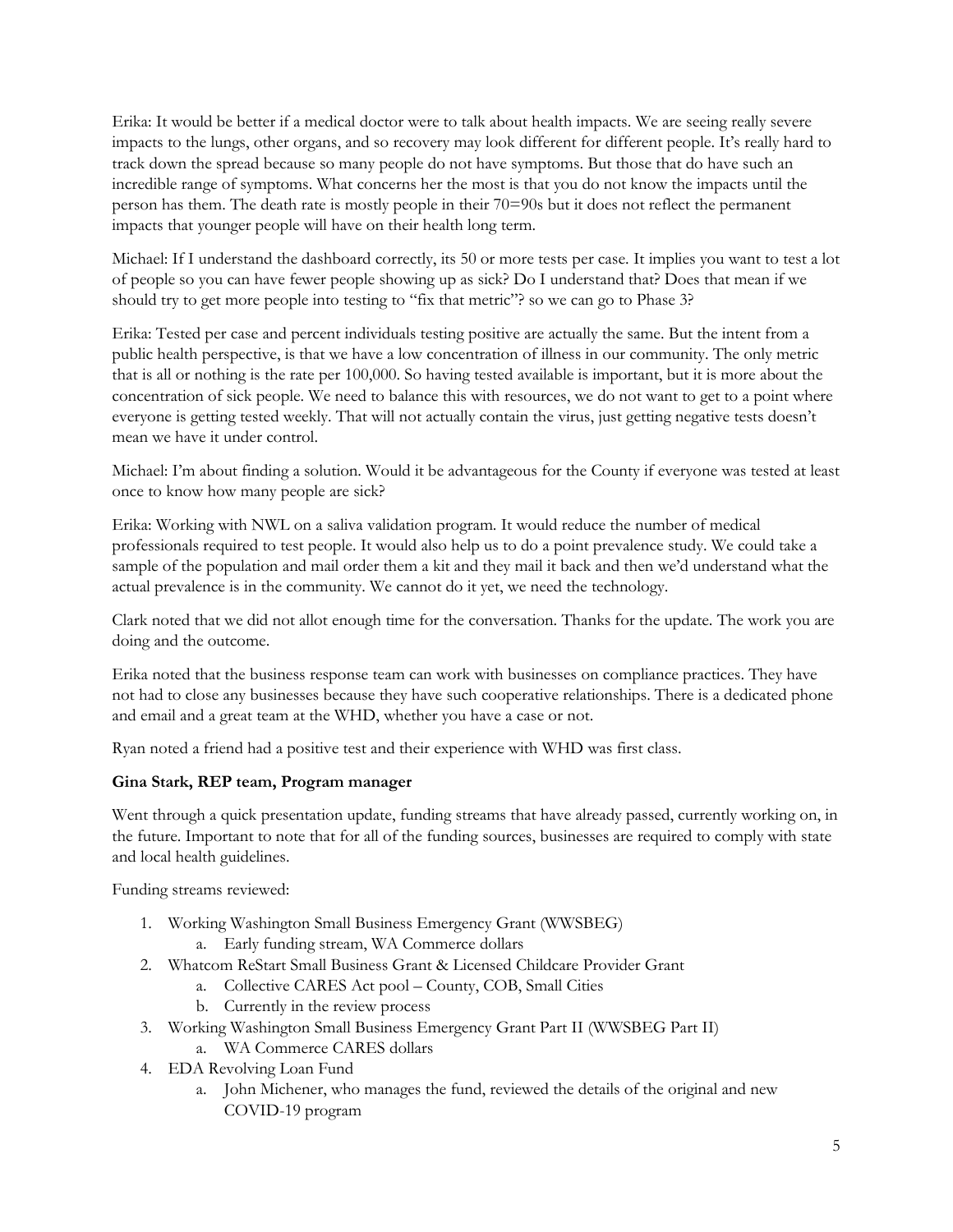## b. This is a federal loan program, administered on the EDA's behalf

# 5. EDA COVID-19 grants

Ryan asked about how we distributed the grant information.

Ryan asked about rent relief for landlords.

CJ from SBDC, thank you to the committee members and proud to be part of this team.

CJ presented on what the WWU SBDC is and what does. The SBDC has been at WWU for almost 30 years and work with businesses on opportunities and challenges. Industry research, financial projections, business valuations. When the pandemic hit, it spun how they deliver their service.

Pandemic pivot

- Community resource page set up, web traffic in our community
- Inundated with phone calls, people panicking, starting doing more webinars
- Reading and interpreting policies and funding streams, relied upon as a trusted source in the community
- Provided information
- SBDC received money and they invested it in capacity of the program

# Demographics

- Skewed highly to top industries: services, accomodations, healthcare, social assistance, retail
- Covid related, managing the business, start ups, buying and selling businesses

## Center Activity

- They served 244 businesses, 168 prior year
- 8 student research projects, 12 prior
- Training events: 976 served, 130 prior year
- Information and resources: 166, 56 prior year

They helped 51 businesses apply to EIDL /PPP loans to SBDC clients: \$3,452,700

They helped 69 businesses applying for PPP loans \$7.6 million, they work direct with lenders

Information Dissemination

- Website resources: the usage is way up. Probably 3-4x as many.
- Newsletter shifted to weekly, everything is still on the website
- Daily social media blasts

## Industry trends

- Danger: Accommodation, travel, restaurants, gyms, yoga, real estate, venues
- Doing well: grocery, home and garden, building supply

What about businesses closing?

- Still some silver tsunami

Rud: how's the landscape changed for the buyer side? Last recession, Chinese govt sponsored purchases of tech companies. A lot of tech transfer to the Mainland.